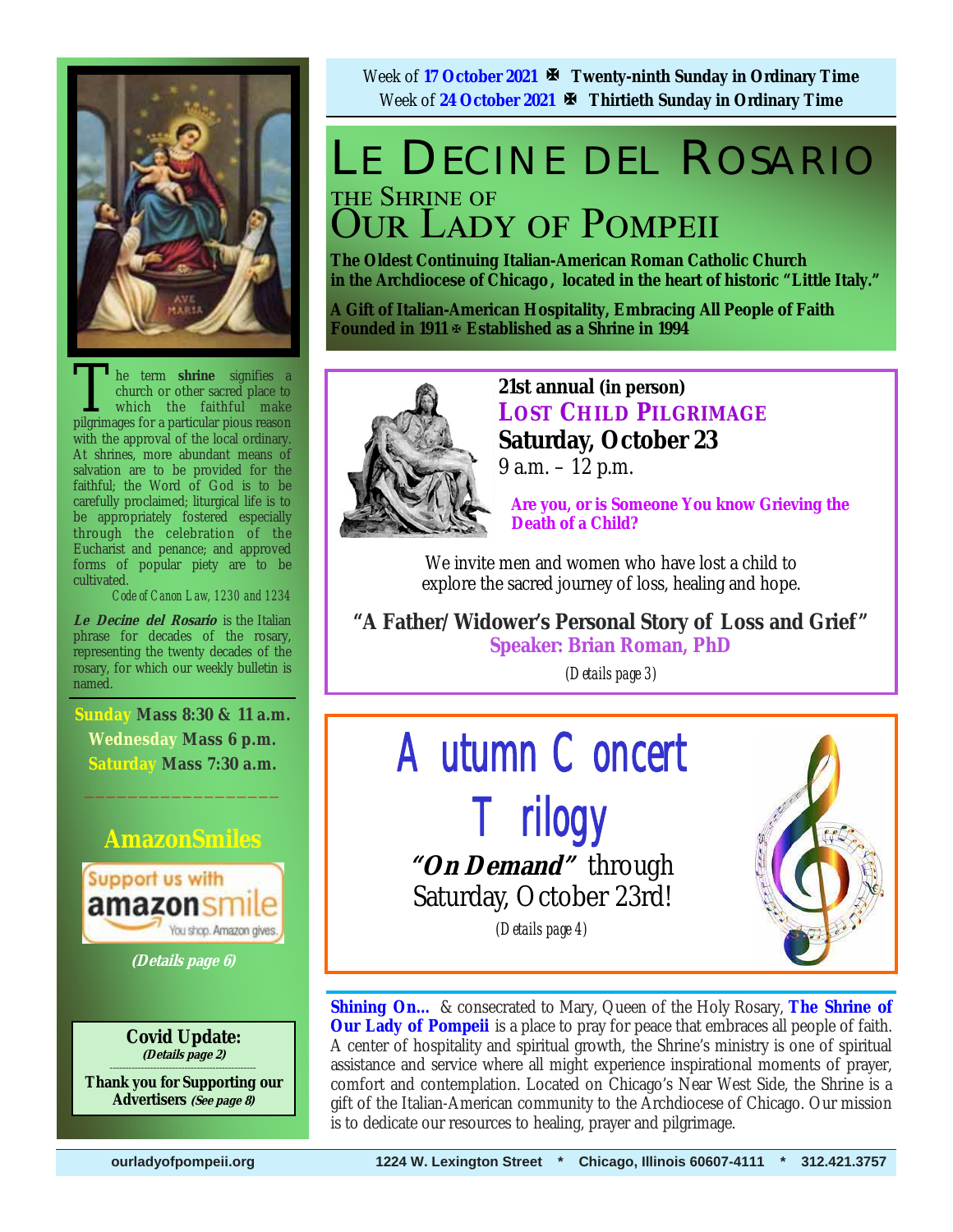### **READINGS FOR OCTOBER 17:** International Commission on English in the Liturgy Corporation. All rights reserved

**First Reading** - My servant shall justify many, and their guilt he shall bear (Isaiah 53:10-11).

**Psalm** - Lord, let your mercy be on us, as we place our trust in you (Psalm 33).

#### **READINGS FOR THE WEEK OF OCTOBER 17:**

| <b>Monday:</b> | <b>Tuesday:</b>      | <b>Wednesday:</b> |
|----------------|----------------------|-------------------|
| 2 Tm 4:10-17b; | Rom 5:12, 15b.       | Rom 6:12-18:      |
| Ps 145:10-13.  | $17-19$ , $20b-21$ ; | Ps 124:1b-8:      |
| $17-18$ ;      | Ps 40:7-10, 17:      | Lk 12:39-48       |
| Lk 10:1-9      | Lk 12:35-38          |                   |

#### **READINGS FOF OCTOBER 24:**

**First Reading -** I will lead the people to brooks of water, on a level road, so that none shall stumble (Jeremiah 31:7-9).

**Psalm** - The Lord has done great things for us; we are filled with joy (Psalm 126).

### followed Jesus on the way (Mark 10:46-52). **READINGS FOR THE WEEK OF OCTOBER 24:**

| <b>Monday:</b>     | Tuesday:     | Wednesday:    |
|--------------------|--------------|---------------|
| Rom 8:12-17;       | Rom 8:18-25; | Rom 8:26-30;  |
| Ps 68:2, 4, 6-7ab, | Ps 126:1b-6: | Ps $13:4-6$ : |
| $20-21$ ;          | Lk 13:18-21  | Lk 13:22-30   |
| Lk 13:10-17        |              |               |

### Lk 14:1, 7-11 **MASS IN REMEMBRANCE FOR OCTOBER 17 & 24:**

Philip Bartolotta Gilda & Tommy Bartuch Diana Bifero Bozzelli Family Gabriel Bucio Gracia Cheryl Cage Francesca Perillo Camelo Romana & Angelo Caputo Angelo Catizone Cristina Cerami Phyllis Marnell Coleman Deceased members of the Colosimo family Ron Consalvo Suzanne Dalesandro

Oscar O. D'Angelo Marie Davino Theresa Davis Carmie (Shoes) De Laurentis Joseph & Theresa Di Buono Salvatore & Marie Di Buono Toni & Jimmy Di Fiore Carmeline Theresa Di Vito Mircy Nello, Marilyn & Salvatore Ferrara Fiore Family Donald F. Flynn Norine Forbes Grace Gaughan

**Second Reading** - Let us confidently approach the throne of grace to receive mercy and to find grace for timely help (Hebrews 4:14-16).

The English translation of the Psalm Responses from the *Lectionary for Mass* © 1969, 1981, 1997,

**Gospel** - Whoever wishes to be first among you will be the slave of all (Mark 10:35-45 [42-45]).

| Thursday:    |
|--------------|
| Rom 6:19-23; |
| Ps 1:1-4, 6; |
| Lk 12:49-53  |
|              |

**Friday:**  Rom 7:18-25a; Ps 119:66, 68, 76-77, 93-94; Lk 12:54-59

**Saturday:**  Rom 8:1-11; Ps 24:1b-4ab, 5-6; Lk 13:1-9

**Second Reading** - It was not Christ who glorified himself, but rather the one who said to him: You are my son: this day I have begotten you (Hebrews 5:1-6).

**Gospel** - Immediately the blind man received his sight and

| Thursday:    | Friday:       | Saturday:                      |
|--------------|---------------|--------------------------------|
| Eph 2:19-22; | Rom 9:1-5;    | Rom 11:1-2a,                   |
| $Ps$ 19:2-5: | Ps 147:12-15. | $11-12, 25-29;$                |
| Lk 6:12-16   | $19-20$ ;     | Ps 94:12-13a,                  |
|              | Lk 14:1-6     | $14-15$ , $17-18$ ;            |
|              |               | $I \downarrow 1A \cdot 1$ 7.11 |

Vincent Gemino Luella Golden Angela Grespan Sam, Rose & Clara Guardino Jennifer Johnson Clara Laino Anthony & Antonette "Babe" Lanzito Olguita Londono Marie Lonera Marie Lonero Midge & Patsy Mancini Cynthia Marano Catherine Mauro Jeanine Navigato

Mr. & Mrs. Jack Panico Ernesto Ponticiello Provenzano Family Frank Rappa Bernard & Dorcas Roman Laura Roman Helen Straw Salvatore Suera Rudolph "Rudy" Tarantino Jimmy Tavolino Jr. Marie Vachata Donald, Frances & Michael Jesse Van Camp Joseph Emil Vizer Betsy Wong Young

### **Covid-19 Masking Policy Update:**

 The following message was sent by the **Archdiocese of Chicago**  on August 18, 2021, **effective Friday, August 20:** 

The message indicates… **"…** face coverings are required in all indoor public spaces for all people over the age of 2, regardless of vaccination status. Therefore, **masks are now required** 

**indoors** for all clergy, staff, volunteers and parishioners inside archdiocesan facilities in the City of Chicago, **including Masses, liturgies and all activities/events within our parishes."** 

Visit **ourladyofpompeii.org** for the entire message. **Masks will be available at the Shrine for self service.**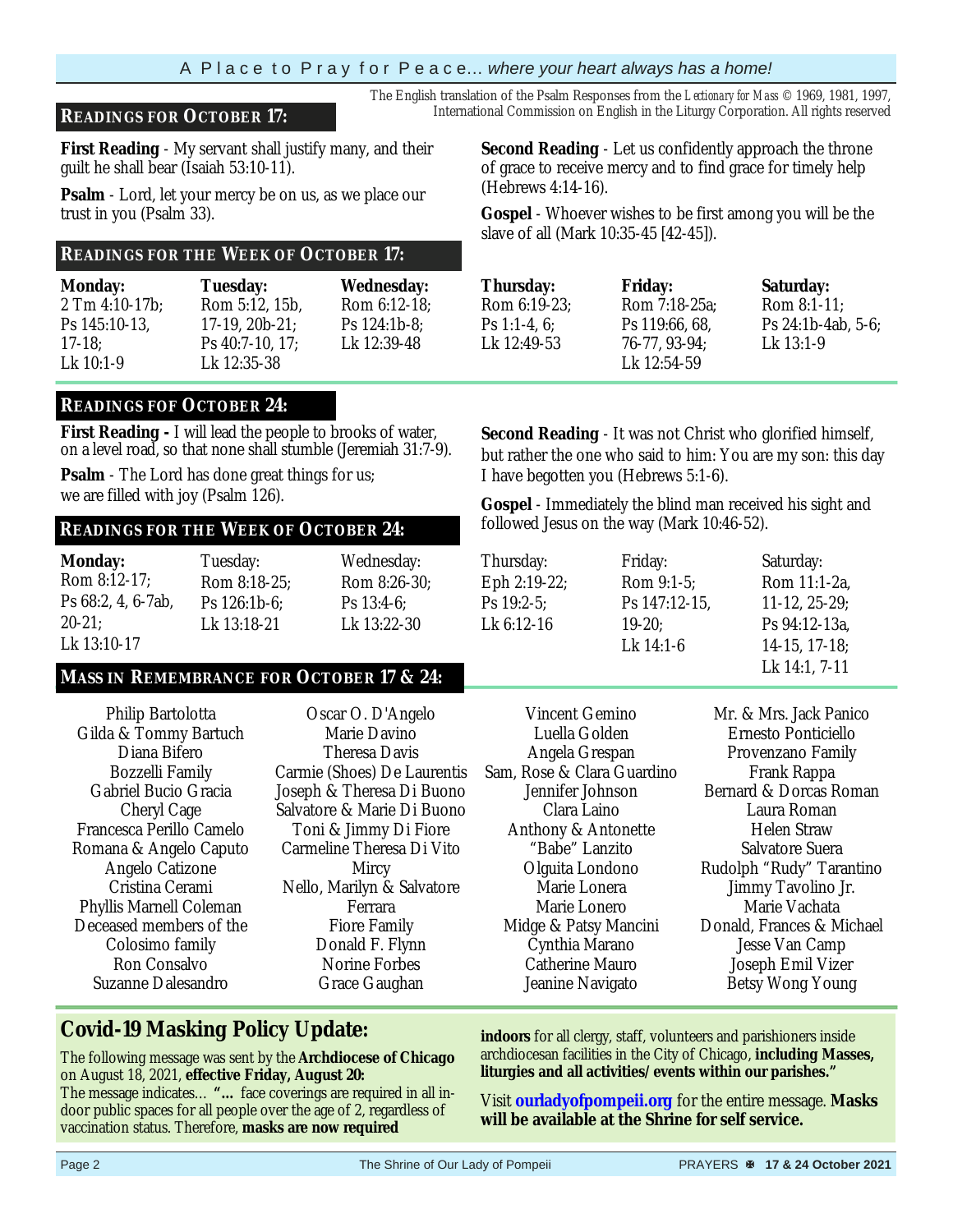#### **PRAYERFUL INTENTIONS FOR OCTOBER 17 & 24:**

Special Intentions of Baroud Family Esther Bartolatta Peachie Basile Rachel Bishop Debbi Brunetti Eleanore Camardo Capitanini Family / Italian Village Giovanni Cesario Capuano Family Mrs. Linda Caputo Carlina Castilla Bea Cunningham Barry Dalesandro Michael D'Alexander

Annamarie Di Buono Fr. Dan Fallon Anthony, Lucy & Josephine Fiore Alex Fosco & Family Fr. Mike Gabriel Joan Galullo Marge Gamble Josefa Antelma Garcia de Villareal Cecylia Gasienica Colleen Grant Craig Grant Mike Johannsen Eileen Knight Cathy La Rocco

Denna Laing Carl Liture Niece of Molly & Leonard Lobo Paul Lutton Grace Macaluso Marco Ken Mercury Amber Miller Cheryl Mitricic Andy Montano Carmella Morris Sam Mosillami Mary Murray Mase & Laverne Narcissi Patricia Newmann Albertina Novotny

Phyllis Reda Lou Ann Riedel Denise Rodriguez John Savino Barbara Schifler Nancy Screiber Taliani Children & Grandchildren Jeannine Valentino Renée Van Camp Leonarda Vaniglia Jamie & Nicholas Vayda Tango Vera Alice Weiner Cpt. David Weir Souls in Purgatory

**PLEASE NOTE: Names submitted for PRAYERFUL INTENTIONS** will remain listed for 4 weeks (2 issues). Please contact the office to submit your request. Thank you!

## **21st annual LOST CHILD**

### **PILGRIMAGE (in person) Saturday, October 23**

9 a.m. – 12 p.m.

**Are you, or is Someone You know Grieving the Death of a Child?** 

## **A Father/Widower's Personal Story of Loss and Grief**

### **Speaker: Brian Roman, PhD**

Before adopting their son, Joseph, from Kazakhstan, Brian and his wife Laura suffered multiple in utero losses. His wife Laura was diagnosed with brain cancer following the last loss and Laura died in 2018. Brian and Laura presented as a couple at one of the first "Lost Child" pilgrimages. Brian will share their story of child loss, especially as a man/husband, as well as some family insight about the loss of Laura as a daughter and sister.

### **PROGRAM**:

### Welcoming Remarks, **Prayer of Lamentation,**

Speaker Presentation Facilitated Breakout Sessions:

 1: "Precious Babies, Regaining Life and Hope" Miscarriage and Infant Loss

2: "Milestones Celebrated and Mourned: The Death of a Child or Adolescent"

### **We invite men and women who have lost a child to explore the sacred journey of loss, healing and hope.**

 **The Shrine of Our Lady of Pompeii** *stands with and for men and women who carry the burden of grieving the death of a child. We of Mary's House open our doors and our hearts to you, standing with you, for Mary's Bethlehem joy was Mary's Calvary vigil of sorrow as well. We have faith in the power of prayer to heal the soul and faith in the comfort and support of a community coming together in solidarity.* 

> 3: "When Your Adult Child Predeceases You"

**NEW** 4: "Torn from Our Arms: Traumatic and Sudden Loss of a Child of Any Age"

### **Prayer of Hope**

**Wall of Remembrance:**  We invite you to **bring a photo** of your loved one for a special display at the pilgrimage.



Masks will be required and we will follow current Covid-19 restrictions for Chicago and Illinois. In the event of restriction changes, this program may become virtual.

#### **Freewill Donations welcome. Visit website for full details.**

**Register here: www.ourladyofpompeii.org** or call **312.421.3757.**

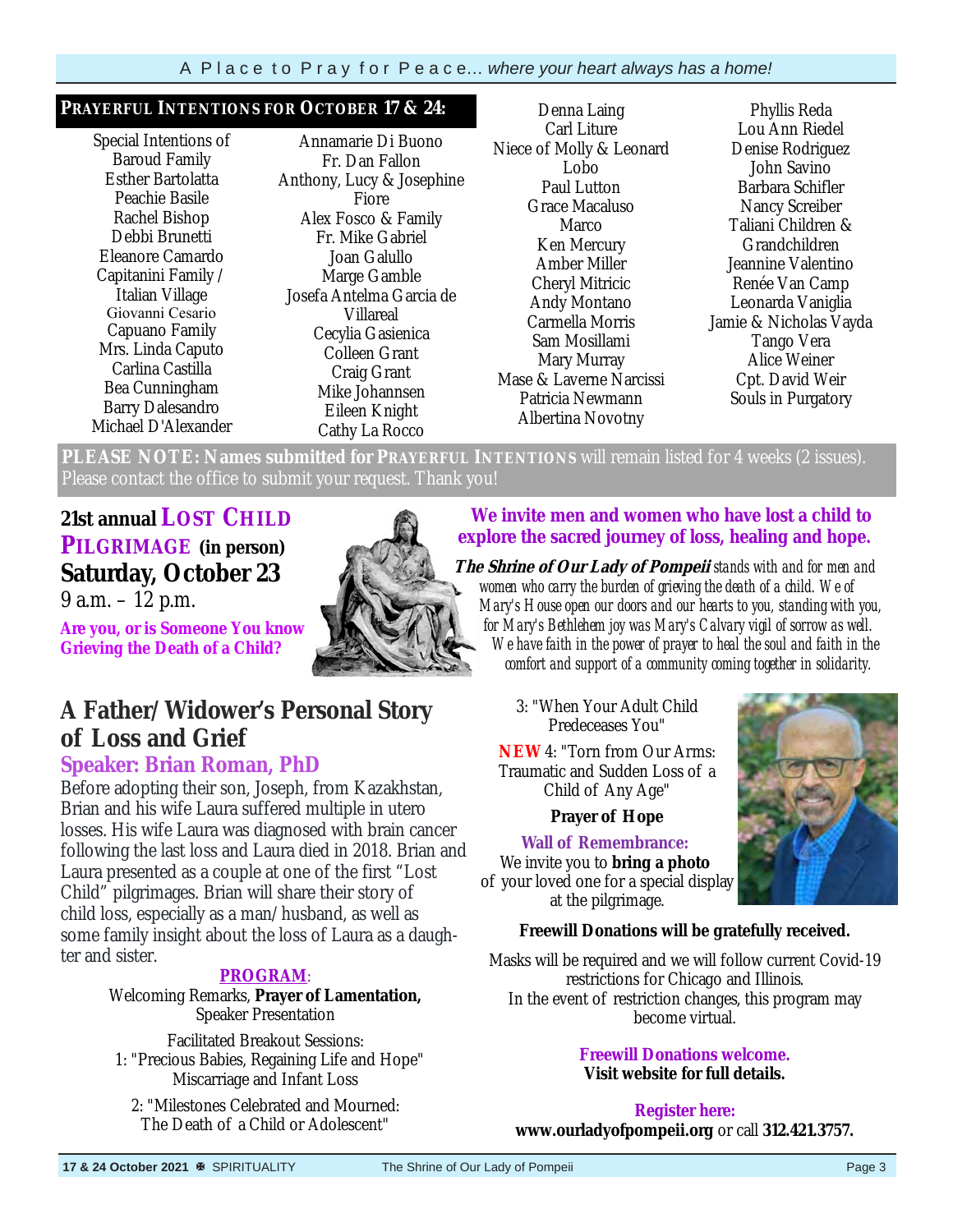### **Dear First Responder, Please join us for a Mass of Thanksgiving celebrating YOU.**

**The Shrine of Our Lady of Pompeii**  1224 W. Lexington Street, Chicago, IL 60607

### **Sunday, November 21, 2021 8 11 a.m. Mass**

**Rev. Richard N. Fragomeni, PhD, Rector, Presiding**  (COVID restrictions will apply)



**Faith Leaders Forum \* Free (Area 12 included)**

> **Area 3 Faith CPD Leader Conversation** with *Chicago Police Department* Superintendent David Brown

**October 19, 2021**  6:00 - 7:30 p.m.

1145 W Wilson Ave • Chicago, IL

#### **Area 5 Faith CPD Leader Conversation** with *Chicago Police Department* Superintendent David Brown

**October 28, 2021** 6:00 - 7:30 p.m.

5861 N Kostner Ave • Chicago, IL

**Questions? Please call 312.746.8306** 



# *Autumn Concert Trilogy* **Wow... just WOW! 3 great concerts enjoyed!**

Did you remember that

## **"Il Cinema," "L'Opera"** & **"Omaggio a Sinatra"**

are still available **"On Demand"** through Saturday, October 23rd? Just purchase the Series or Individual Tickets below - You'll be saying "WOW" too!

> **TO PURCHASE 1, 2** or **all 3 concerts,**  Go online: **ourladyofpompeii.org** *or* Call **312.421.3757.**

**IMPORTANT! Concert LINK** and instructions to the **virtual programs**  will be sent to the **Email Address you provide.** Please print clearly!

| When placing your order, please select your <b>preferred</b><br>package: |                               |  |  |  |  |
|--------------------------------------------------------------------------|-------------------------------|--|--|--|--|
| #1 Purchase the 3 Concerts \$200.00 $\circ$ \$                           |                               |  |  |  |  |
|                                                                          |                               |  |  |  |  |
| #2 Purchase each Concert individually, \$75.00 each.                     | $\vert$ City/State/Zip:       |  |  |  |  |
| "Il Cinema" O \$                                                         |                               |  |  |  |  |
| "L'Opera" $O \quad S$                                                    |                               |  |  |  |  |
| "Omaggio a Sinatra" $\sigma$ \$                                          | V/MC:                         |  |  |  |  |
| *** We will SEND YOUR LINK to the EMAIL                                  |                               |  |  |  |  |
| <b>PROVIDED - PLEASE PRINT CLEARLY! ***</b>                              | <b>Check #:</b> $\mathcal{S}$ |  |  |  |  |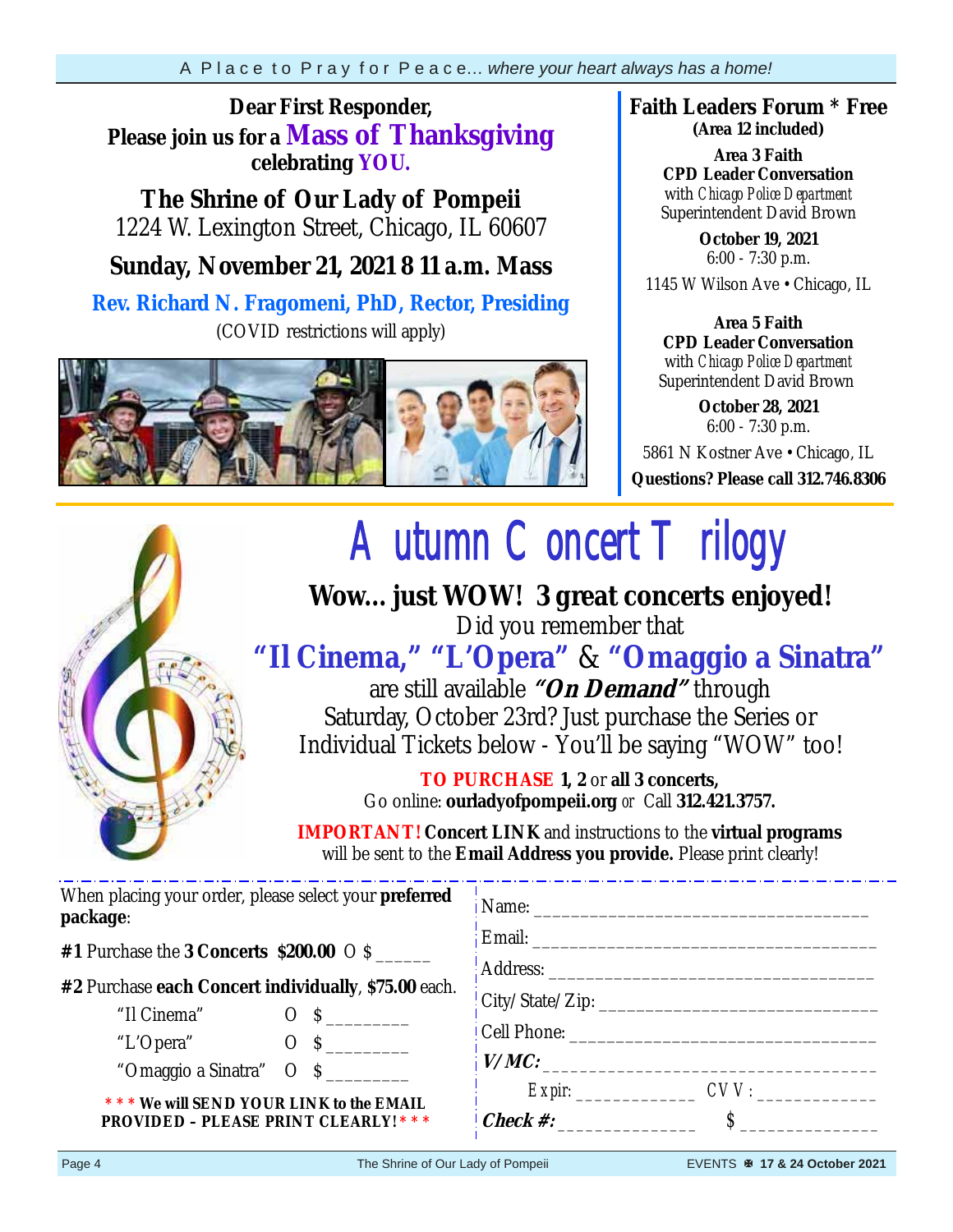## $\overline{\mathcal{C}}$ **Phase 6.**

**GIFT** a Loved One this Season of Sun & Celebration!



## A Unique, One-of-a-Kind Gift!

## **Engraved Memorial Pavers**

The Puccini Family POLARENGRAVING.COM

Each 4"x8" brick costs \$250.00, customizable with up to 3 lines with 20 spaces each.

#### unreadable info **provided** information

| Name:                                                                                               | <b>Contract Contract Contract</b>                                                                                                                                                                                                                                                            |                                                                                                               |
|-----------------------------------------------------------------------------------------------------|----------------------------------------------------------------------------------------------------------------------------------------------------------------------------------------------------------------------------------------------------------------------------------------------|---------------------------------------------------------------------------------------------------------------|
| ________<br>the property of the company of the company of the company of the company of<br>Address: | __________<br>and a first team of the second<br>and the second control of                                                                                                                                                                                                                    | the property of the control of the control of the control of the control of the control of the control of the |
| and the company's company's com-<br>Cell Phone:                                                     | the company of the company of the company of the company of the company of the company of the company of the company of the company of the company of the company of the company of the company of the company of the company<br>and the company's company's<br>$\sim$ $\sim$<br>Home Phone: | and the property of the con-                                                                                  |

Brick Size 4"x8" - PLEASE ENTER YOUR TEXT IN THE TABLE BELOW: Please PRINT Clearly and Legibly to avoid errors...



|        |   |   | 4 |   |   |        | $\mathbf{g}^{\bullet}$ | 9 |   |   |                        |                           |   |   |   |   |   | 20 |
|--------|---|---|---|---|---|--------|------------------------|---|---|---|------------------------|---------------------------|---|---|---|---|---|----|
| Line 1 | 0 |   | s | D | А | r<br>◡ | E                      | S |   | м |                        | $\checkmark$<br>$\lambda$ |   |   | м |   |   |    |
| Line 2 |   | Α | R | A | ◡ |        | Е                      | R | S |   | o                      | N                         | Ε |   |   | н |   |    |
| Line 3 |   | N | E |   | o | N      |                        | А |   | 4 | $\checkmark$<br>$\sim$ | 8                         | в | n |   |   | Κ |    |



Each 4" x 8" paver costs \$250.00. Please use the form above and proof your information, as inaccurate or unreadable info provided by you, will result in an additional \$100.00 charge to replace the paver.

Please complete One Form per Brick.

Make checks payable to "The Shrine of Our Lady of Pompeii" and submit forms and checks to Marcia Piemonte.

Questions? mlp@ourladyofpompeii.org or 312.421.3757, x310

**2021 0124** 

2021 1017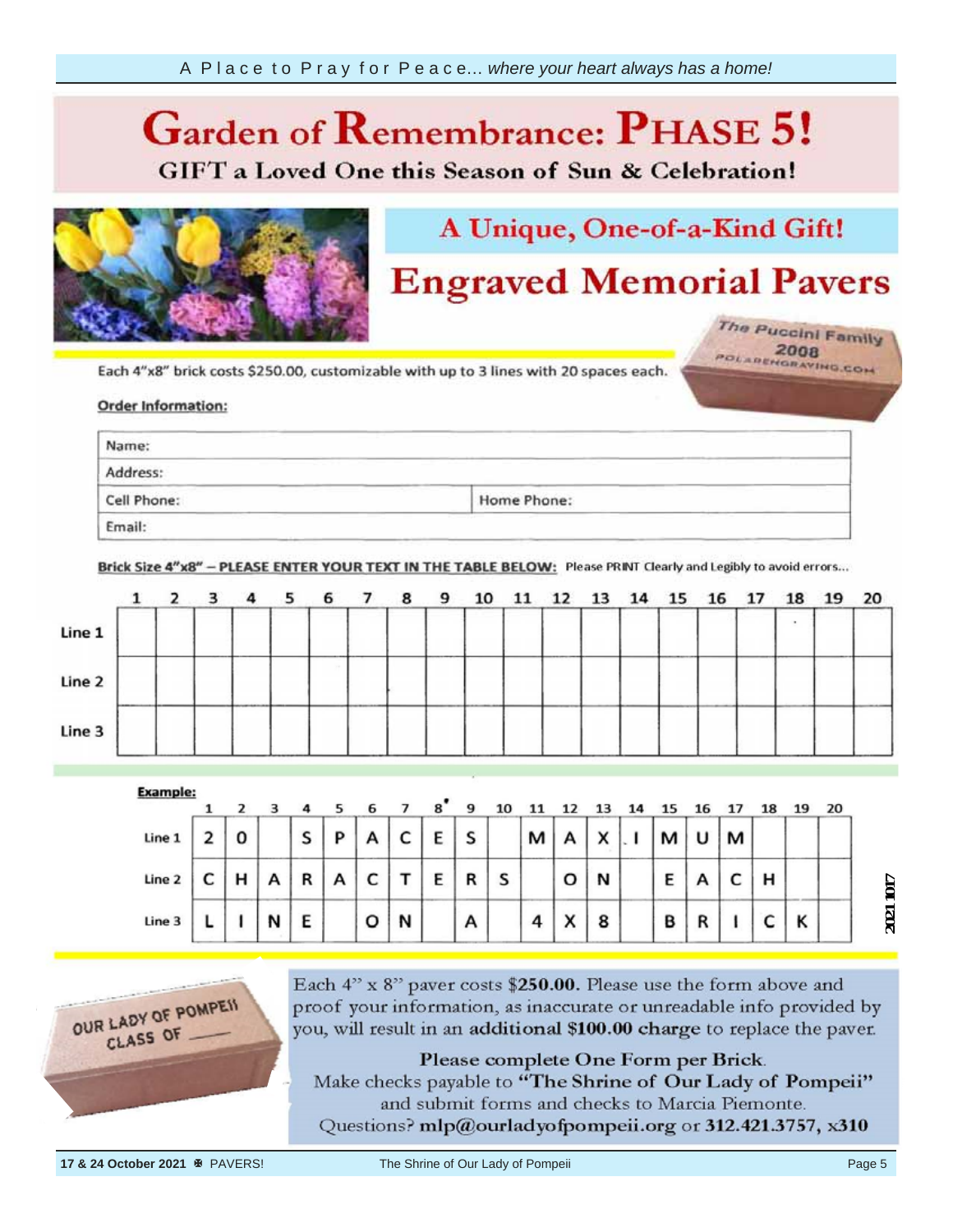**Twenty-ninth Sunday in Ordinary Time October 17, 2021** 

Through his suffering, my servant shall justify many. *~ Isaiah 53:11b*

**Thirtieth Sunday in Ordinary Time October 24, 2021**

The LORD has done great things for us; we are glad indeed. *~ Psalm 126:3*

## **JOIN UP at the SHRINE Shrine Auxiliary meeting Nov. 7, 10 a.m.**

We look forward to seeing our **Beloved Regulars** & welcoming **New Men & Women**  who would like to check us out!

**ShrineAuxiliary@gmail.com** 



## **SHOPPING…**

Perhaps **you shop via Amazon…** did you know you can **support the Shrine**  as an Amazon Smile Charity at **no cost to you?** 

**Use the Link below to participate,** share with family, friends and co-workers. We can benefit thru your purchases **24/7/365!**

https://smile.amazon.com/ch/36-2170896



**Feeding God's Holy Family returns Sunday, November 14 Here are just a few ideas...** 

*(Please check food expiration dates)* 

### **SHOPPING LIST**

Low sugar cereal, regular cereal, Low salt & regular canned vegetables, Canned soup, Crackers (Saltines, wheat, etc), Rice, Pasta, Pasta sauce, Canned tomatoes, Canned tomato paste, Canned fruit, Boxed instant potatoes, Macaroni & Cheese, Canned Chicken, Turkey, Tuna, Juice (small cans or individual boxes), Chocolate, Hard candy (sugar free & reg),

### Oatmeal (instant & regular), Pudding, Apple Sauce, Chunky or Creamy peanut butter, Fruit Cocktail, Jello, cookies, trail mix, chips, nuts, or granola bars.

**Has your Contact Information (Address, Email, Phone) Changed?**Please let us know! **312.421.3757**  or **mps@ourladyofpompeii.org**.

**Thank You!**



## Shrine Logistics:

**DAILY MASS:** around the corner at **Our Lady of the Holy Family**, 1335 W. Harrison St., Chicago. 312.243.7400.

**OLHFParish@archchicago.org** for weekly schedule and updates.

**DAILY MASS & CONFESSION TIMES: St. John Paul II Newman Center at UIC,** 700 S. Morgan Street, Chicago, 312.226.1880. **Mass Times:** Su 11 a.m; M - F: 12:05 p.m.; **Confessions:** By Appointment: **JP2NEWMAN@GMAIL.COM**

**WASHROOMS** next door, downstairs in Shrine Hall.

**PLEASE REMEMBER The Shrine of Our Lady of Pompeii**  in your **will**. Contact **Mary Beth Howard 312.421.3757, ext. 319** or mbhoward@ourladyofpompeii.org. **Thank you!**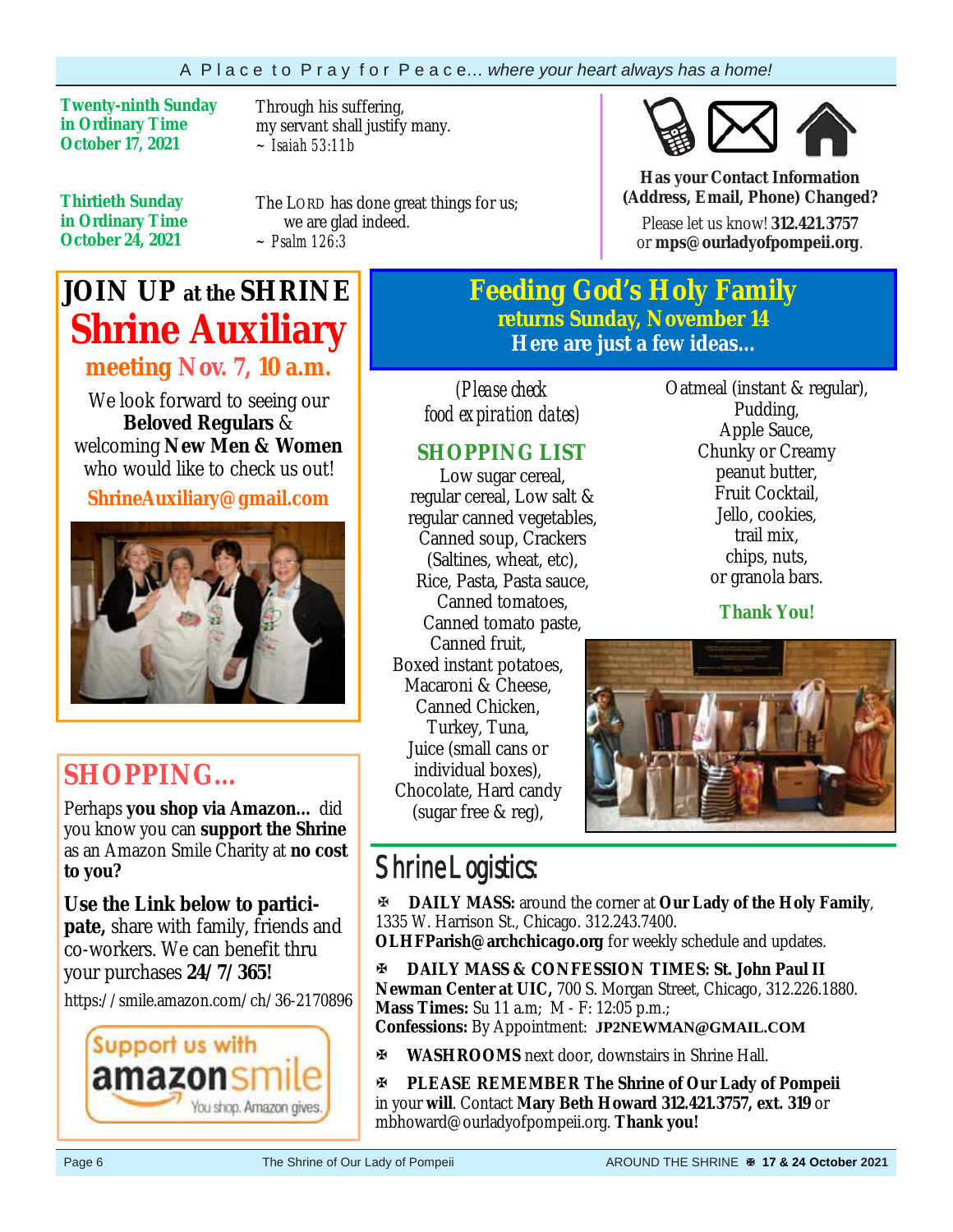## **Shrine Directory** Schedule of Services,

#### **Weekday Masses:**

 6:00 p.m. **Wednesday evenings** 7:30 a.m. **Saturday mornings**

**Sunday Eucharistic Liturgies:** 8:30 a.m. & 11 a.m.

**Padre Pio Prayer Cenacle** 6 p.m. **1st & 3rd Wed.** of month

**Anointing of the Sick:**  temporarily suspended due to Covid.

#### **Shrine Auxiliary Meetings: Sunday, November 7**

**Join Us,** 10 a.m. in the Shrine Hall, **shrineauxiliary@gmail.com** 

## Shrine Staff:

| Rev. Richard N. Fragomeni, PhD                     | M             |
|----------------------------------------------------|---------------|
| Rector                                             | ext. 317<br>C |
| <b>Mary Beth Howard</b><br><b>Business Manager</b> | Сc            |
| mbhoward@ourladyofpompeii.org ext. 319             | J.            |
| <b>Marcia Piemonte</b>                             | Рa            |
| Director of Development/Special Events             |               |
| mlp@ourladyofpompeii.org                           | ext. 310      |

**Programs and Groups**

**OLP Alumni & Friends:**  Join us!! **gracedv@aol.com Volunteers always welcome** at the Shrine, call **312.421.3757.**  Join us!!

**Shrine LITURGICAL MINISTRY VOLUNTEER** Forms are located on tables at the back of the church.



| <b>Director of Pilgrimage Ministry</b>                                                                  | ext. 306 |
|---------------------------------------------------------------------------------------------------------|----------|
| <b>Mary Shimandle</b><br><b>Colleen Grant</b><br>Communications Coordinator<br>mps@ourladyofpompeii.org | ext. 323 |
| J. Carl Wachsmann. M.A.<br>Pastoral Associate<br>carl@ourladyofpompeii.org                              | ext. 315 |
| Archives/Sacramental Records<br>records@ourladyofpompeii.org                                            | ext 303  |

## Schedule of Presiders through Sunday, October 31:

| $6:00 \text{ pm}$<br>❖<br>$7:30$ am<br>❖<br>❖<br>8:30 & 11:00 am<br>❖<br>$6:00$ p.m.<br>$7:30$ a.m.<br>❖<br>8:30 & 11:00 am<br>❖ | Wednesday, October 20:<br>Saturday, October 23:<br>Sunday, October 24:<br>Wednesday, October 27:<br>Saturday, October 30:<br>Sunday, October 31: | Tverdek<br>Tverdek<br>Groark<br>Fragomeni<br>Fragomeni<br>Groark                          |
|----------------------------------------------------------------------------------------------------------------------------------|--------------------------------------------------------------------------------------------------------------------------------------------------|-------------------------------------------------------------------------------------------|
| Executive/Financial<br>Council:                                                                                                  | John Calfa<br>Velda Davino<br>Tracey Di Buono<br>Lissa Druss<br>Mario Leggero                                                                    | Andrew Lisowski<br>Tomasina Perry<br>Brian Roman<br>Dave Van Camp                         |
| <b>Commissions:</b><br><b>Engagement:</b><br>Cindy Conrath<br>Daniel Conrath                                                     | Lissa E. Druss, Cav. OSRI<br>Marcia Piemonte<br>Jaclyn Puccini<br><b>Jim Puccini</b><br>Joyce Puccini                                            | Liturgical:<br>Dan Overstreet<br><b>Julie Priest</b><br>Josephine Rizzo<br>Carl Wachsmann |

## Stewardship Report

**FINANCIAL REPORT FISCAL YEAR (2021-2022)** 

**FINANCIAL REPORT NOT AVAILABLE AT TIME OF PUBLICATION DEADLINE.** 

### **To Donate** your **Sunday Offering Online:**

\_\_\_\_\_\_\_\_\_\_\_\_\_\_\_\_\_\_\_\_\_\_\_\_\_\_\_\_\_\_\_\_\_\_

**\*** go to **www.GiveCentral.org,** Shrine of Our Lady of Pompeii *or* 

**\* TEXT "Sunday"** to **312.553.0753 for ELECTRONIC GIVING** \_\_\_\_\_\_\_\_\_\_\_\_\_\_\_\_\_\_\_\_\_\_\_\_\_\_\_\_\_\_\_\_\_

**THANK YOU**  for your thoughtful generosity & ALL you do to keep us going! \_\_\_\_\_\_\_\_\_\_\_\_\_\_\_\_\_\_\_\_\_\_\_\_\_\_\_\_\_\_\_\_\_

#### **The Shrine** is **not subsidized** by the **Archdiocese of Chicago** and **relies solely on your continued generosity.**

We know that you cannot always worship with us. Your *Sunday Giving* underwrites every annual operating expense and we appreciate your kindness in this regard.

#### **SAINTS & SPECIAL OBSERVANCES**

### **Week of October 17:**

| <b>Monday:</b><br><b>Tuesday:</b> | St. Luke<br>Ss. John de Brébeuf, Isaac |
|-----------------------------------|----------------------------------------|
|                                   | Jogues, & Companions                   |
| <b>Wednesday:</b>                 | St. Paul of the Cross                  |
| <b>Friday:</b>                    | St. John Paul II                       |
| Saturday:                         | St. John of Capistrano;                |
|                                   | <b>Blessed Virgin Mary</b>             |

### **Week of October 24:**

| Sunday:          | I |
|------------------|---|
| <b>Fhursday:</b> | S |
| Saturday:        | F |

**Sunday:** World Mission Sunday **Thursday:** Ss. Simon and Jude **Blessed Virgin Mary** 

\* \* \* \* \* \*

### **POSSIBILITIES**

All things are possible for one who believes, more to one who hopes, even more to one who loves. ~ St. Lawrence